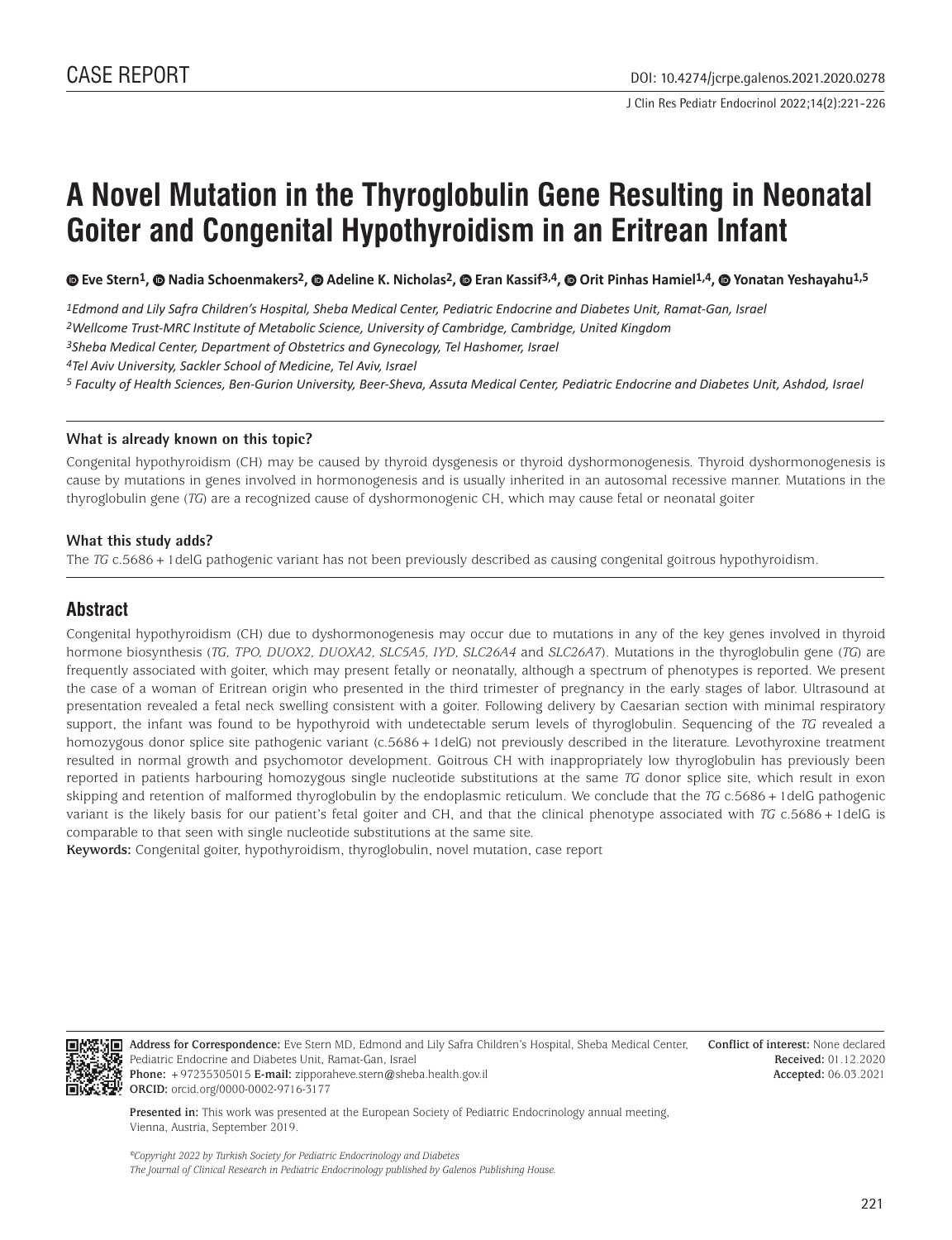# **Introduction**

Congenital hypothyroidism (CH) is the commonest neonatal endocrine condition with recent reports demonstrating an incidence of around 1 in 1500 live births (1). Untreated CH can result in profound neurodevelopmental delay but since the introduction of newborn screening for CH in most Western countries, there has been a dramatic improvement in neurodevelopmental outcomes associated with the condition (2). CH is traditionally subdivided into thyroid dysgenesis (TD) and dyshormonogenesis, where TD refers to structural abnormalities of the thyroid including thyroid agenesis or an ectopic/sublingual thyroid gland and dyshormonogenesis describes inadequate thyroid hormone biosynthesis by a normally-located, often goitrous gland, due to molecular defects in the thyroid hormone biosynthetic machinery (3). Dyshormonogenesis usually has an identifiable monogenic basis, involving mutations in thyroglobulin (*TG*) or genes involved in iodine transport, organification and recycling (*SLC5A5, SLC26A4, DUOX2, DUOXA2, TPO, SLC26A7, IYD*), although oligogenic mutations may also contribute (3). Inheritance of dyshormonogenesis is usually autosomal recessive although CH due to *DUOX2, DUOXA2* and *IYD* mutations may also be dominantly inherited.

Dyshormonogenesis may present with goiter in the neonatal period or later, and may rarely be associated with fetal goiter. The mechanical consequences of fetal dyshormonogenic goiter may be associated with significant morbidity. Polyhydramnios may occur due to esophageal compression, and at delivery, neck hyperextension may result in malpresentation. Additionally, neonatal tracheal compression may cause fatal respiratory compromise. Complications can also arise from the underlying foetal thyroid dysfunction that can negatively affect development *in utero* and subsequent neurodevelopmental outcomes  $(4,5,6,7)$ .

The management of hypothyroid fetal goiter remains controversial. Since fetal goiter is a marker of serious thyroid dysfunction, many recommend the determination of thyroid function and the consideration of *in utero* treatment. Although fetal ultrasound, magnetic resonance imaging and amniotic fluid thyroid stimulating hormone (TSH) levels have all been methods suggested for determining fetal thyroid status, these have been shown to have variable levels of accuracy and cordocentesis has been recommended as the gold standard for determining fetal thyroid status. However, it must be taken into account that this may be associated with complications, including cord bleeding, chorioamnionitis and preterm delivery, among others (8).

When considering the decision to treat fetal goiter with associated hypothyroidism, one needs to take into account the size of the goiter, the effect on surrounding structures and associated features such as polyhydramnios. Treatment with both intra-amniotic levothyroxine and administration via the umbilical vein have been described with varying degrees of success, both with regards to reduction in goiter size, reduction in perinatal complications and improvement of fetal thyroid hormone levels (5,6,7). However, conservative management, with radiological surveillance and elective delivery with respiratory support where necessary have also achieved favorable outcomes in some cases (4).

Genetic evaluation has been infrequently undertaken in cases with dyshormonogenic fetal goiter although underlying mutations in *TG, TPO*, and *DUOXA2* have been reported in this context (5,6,7).

# **Case Report**

A 35-year-old woman of Eritrean origin was referred to a tertiary obstetric centre due to the finding of a neck mass on fetal ultrasound on presentation at term. Exact gestation was unknown as she had had no previous antenatal follow up or ultrasound scans.

Maternal history was notable for multiparity, with four previous healthy live births with no history of any congenital anomalies or CH. She had no significant past medical history. Her non-consanguineous partner was also Eritrean with no significant past medical history.

On fetal ultrasound exam, a large mass was visualized in the neck and upper chest consisting of two lobes consistent with an enlarged thyroid gland (Figure 1). The mass including both lobes measured 55x63 mm. The trachea was noted to pass through the two lobes with no narrowing noted. Both carotids were displaced laterally by the mass. In addition, the superior vena cava was significantly enlarged, the heart was enlarged and significant tricuspid regurgitation was visualized.

In anticipation of difficulties in airway management following delivery, a Caesarean section was planned with pediatric ear nose and throat and anesthetic staff present. A live female infant was delivered in good condition with Apgar scores of 8 and 9 at one and five minutes respectively. Oxygen saturation was low and the infant was treated with high flow nasal cannula oxygen. Initial examination was notable for a large diffuse neck swelling (Figure 2) and mild respiratory distress with no other abnormal examination findings. The infant was transferred to the neonatal unit for further investigation and management.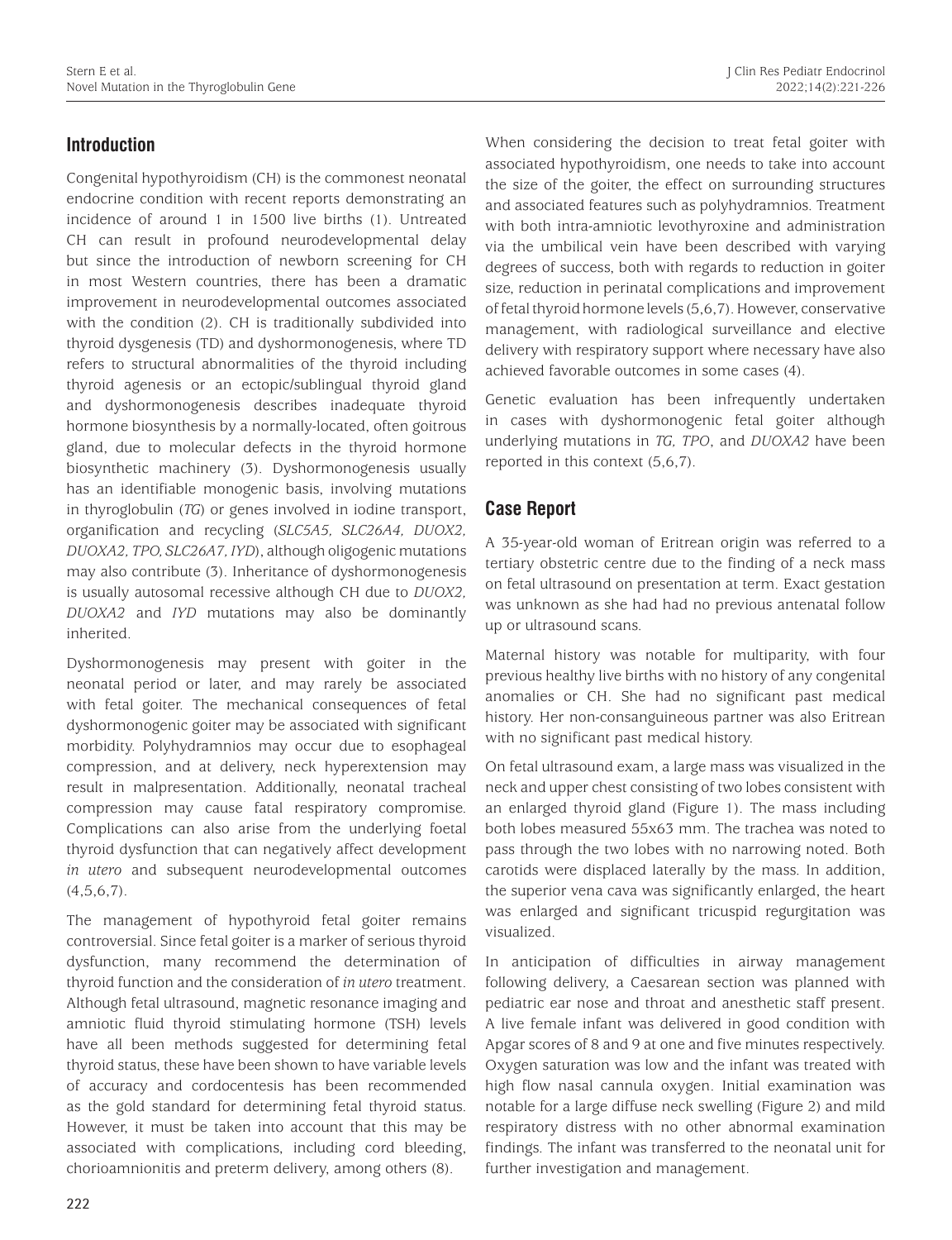In light of prenatal ultrasound findings and clinical examination, initial studies were carried out to investigate thyroid structure and function. Initial thyroid function in the first 24 hours of life, showed primary hypothyroidism although free tri-iodothyronine (fT3) levels were preserved: TSH 272.4 mIU/l (0.4-20), free thyroxine (fT4) 6.3 pmol/L (10-30), and fT3 5.5 pmol/L (2.5-9.8). Thyroglobulin was inappropriately low at 0.7 mcg/L (0-55), without detectable levels of thyroglobulin antibodies (<20 U/mL).

An ultrasound showed enlargement of both lobes of the thyroid gland, including the isthmus. The gland was reportedly of normal texture and was hyperemic. A thyroid technetium scan was also performed (Tc-99m) which demonstrated a diffusely enlarged thyroid gland with diffusely increased uptake.

In view of the laboratory findings of primary hypothyroidism, treatment was commenced on day 1 of life with high dose levothyroxine (18 mcg/kg) with rapid normalization of thyroid function tests. The dose was gradually tapered down accordingly. The child continues endocrine follow up and at the age of 3 years is currently well managed with



Head, 2. Thyroid, 3. Trachea



**Figure 2.** Neonatal goiter

medical therapy, with a very small goiter which increases in size in accordance with increasing TSH levels. She has no additional medical problems and shows normal growth and psychomotor development.

Due to the association of neonatal goiter with laboratory evidence of hypothyroidism, low serum concentration of thyroglobulin and diffuse uptake of technetium on nuclear scanning, a genetic defect in the thyroglobulin gene was suspected and genetic studies were undertaken with written informed parental consent.

### **Genetic Studies**

Sanger sequencing of the thyroglobulin gene (*TG*, ENST00000220616.9) revealed a novel donor splice site pathogenic variant at the exon 30-intron 30-31 boundary; c.5686+1delG which is absent from the gnomAD database (Figure 3) (9). The patient was homozygous for this pathogenic variant. Due to parental reluctance to pursue further genetic testing, DNA was not available from her parents or four siblings for genotyping.

## **Discussion**

Thyroglobulin is a large secretory protein which is crucial for thyroid hormone biosynthesis and storage in the thyroid follicular lumen. The *TG* gene encodes a protein of 2768 amino acids in length including a 19 amino acid N-terminal signal peptide. The recently-solved protein structure of TG has defined five regions (N-terminal domain, core, flap, arm and C-terminal domain) containing domains of type-1 to type-3 cyteine rich TG repeats and a C-terminal cholineesterase-like domain (ChEL) as well as a probable four hormonogenic acceptor tyrosines and five donor tyrosines (10). TG is synthesized in the endoplasmic reticulum (ER) and folds with the assistance of molecular chaperones before trafficking to the apical membrane. The complex protein folding and intracellular trafficking of TG are essential for its Figure 1. Foetal goiter as visualised on antenatal ultrasound. 1. normal follicular secretion and require both ER chaperones





*TG: triglyceride gene*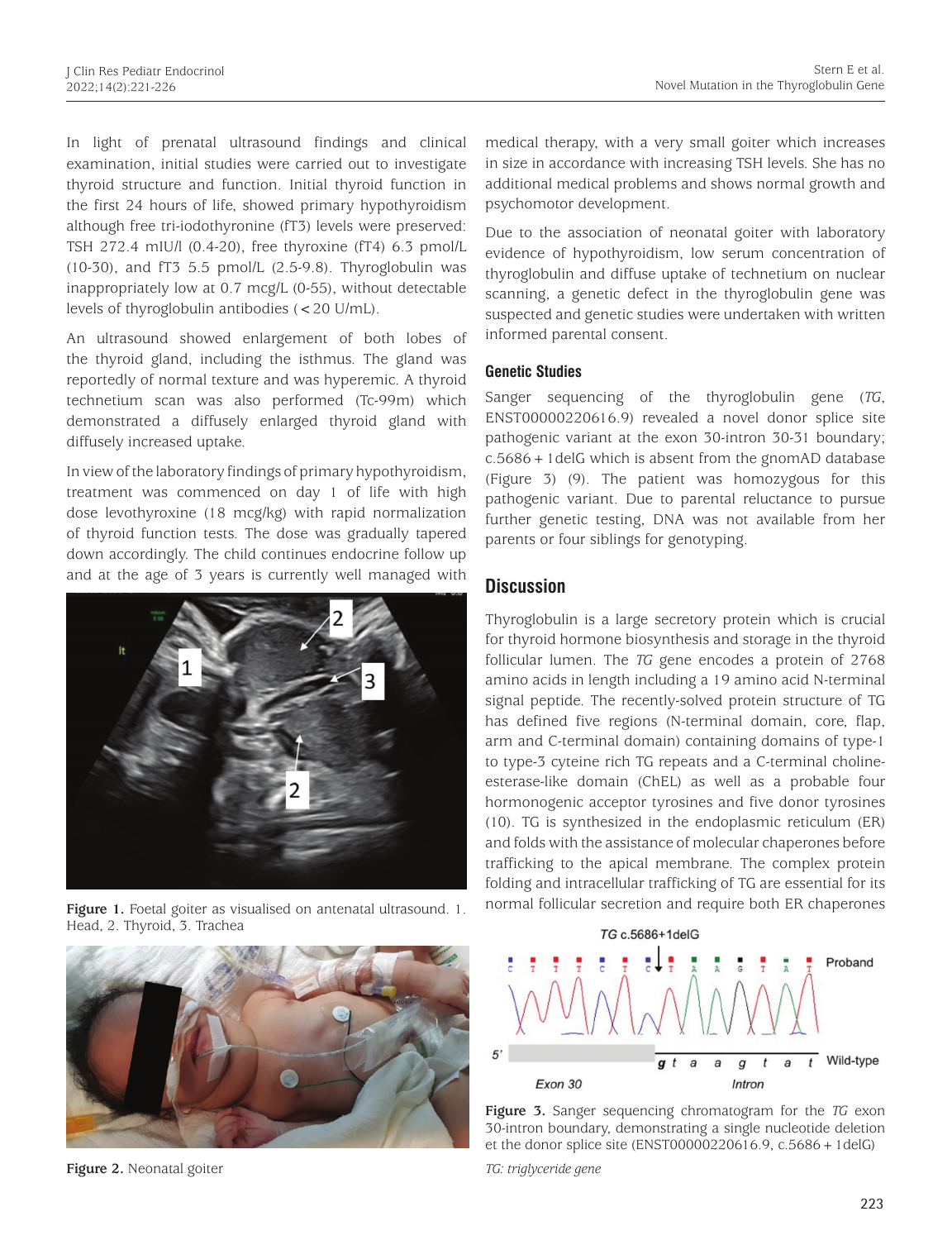and oxidoreductases, as well as specific intramolecular interactions (11). The ChEL domain has an important role in permitting TG intracellular trafficking and secretion and intradomain disulfide bonds between the many cysteine residues in TG are essential for the correct folding of newly synthesized TG (11,12,13).

TG mutations are a common cause of dyshormonogenesis, with an estimated frequency of at least 1:100,000 and are usually inherited in an autosomal recessive manner, although CH has rarely been associated with monoallelic mutations  $(13,14,15)$ . To the best of our knowledge, *TG* c.5686 + 1 delG has not previously been reported. However, three different point mutations resulting in single nucleotide substitutions at the same site have been reported in association with congenital goitrous hypothyroidism; *TG* c.5686+1G>A,  $5686 + 1G > C$  and  $5686 + 1G > T$   $(16, 17, 18, 19, 20, 21)$ . Analysis of patient-derived thyroidal tissue has confirmed that *TG*  $c.5686 + 1G > T$  and  $c.5686 + 1G > C$  mutations cause skipping of exon 30 with a resultant in-frame deletion of 46 amino acids in the TG type III repeat domain, causing the loss of 1- putative N-linked glycosylation site and modifying the TG protein structure (17,20). In common with most pathogenic *TG* mutations, *TG* c.5686+1G>T results in TG misfolding and retention within the ER with decreased export to the colloid (16). The fact that *TG*  c.5686+1 delG disrupts the same canonical donor splice site guanine residue, suggests that it is highly likely to be pathogenic, although functional studies to confirm this were not undertaken in our study. Due to parental reluctance to pursue further genetic testing, we were unable to obtain DNA to confirm segregation of homozygosity for the mutation with CH phenotype.

Individuals harbouring *TG* mutations exhibit a spectrum of thyroid dysfunction, ranging from biochemically severe CH to euthyroid goiter (15). Goiter occurs frequently, commonly manifesting in the neonatal period, although onset may be delayed, and a small minority of cases exhibit fetal goiter (6,18). The biochemical hallmark of CH due to a *TG* mutation comprises an inappropriately low or undetectable circulating thyroglobulin level despite elevated circulating TSH concentration or goiter, and failure of exogenous TSH to stimulate a rise in serum TG. Thyroidal iodide uptake is enhanced and organification of iodide is usually preserved (17,21). In some cases, the fT3/fT4 ratio is elevated (20).

Previously reported cases with homozygous disruption of the same donor splice site have shown variable biochemical phenotypes, although goiter is a consistent feature. Two Brazilian siblings who were homozygous for the TG  $c.5686 + 1G > T$  mutation exhibited fetal or neonatal goiter and severe CH (18). An additional two Brazilian siblings with the same mutation initially presented with congenital goiter. Interestingly, although the eldest sibling exhibited severe hypothyroidism, his sister had a milder biochemical phenotype with low serum total T4 but normal total T3. It was hypothesized that the variable expressivity seen in this family may be partly explained by iodine status, since the elder sibling was raised predominantly in an iodine deficient area whereas the family's relocation to an iodine replete region when his sister was aged 2 years may have ameliorated her thyroid dysfunction (17). A homozyous *TG* c.5686+1G>C mutation was also identified in an iodine replete Pakistani girl, presenting aged 10 years with a massive goiter but normal TSH, subnormal fT4 and raised fT3 levels (20). It is likely that in this case and in the mildly hypothyroid Brazilian sibling, small quantities of mutated thyroglobulin molecules reached the follicular lumen, permitting iodination and synthesis of thyroid hormones, which is facilitated by adequate iodine intake. The elevated fT3/fT4 ratio may be at least in part due to increased thyroidal type 2 deiodinase activity (20). *TG* c 5686+1 G>A was detected in compound heterozygosity with *TG* p.Q310P in two Japanese cases for whom detailed individual data was not presented although both were on treatment for screening-detected CH and had goiter in early childhood (21).

Here, we report a female patient of Eritrean origin with a large fetal goiter detected whilst *in utero* prior to delivery. Lack of ultrasound data from earlier in the pregnancy preclude definitive comments regarding the onset of goitrogenesis, however its large size and local compressive effects suggest it may have originated some weeks earlier. She had significant primary hypothyroidism at birth with preserved fT3 levels despite subnormal fT4 levels, and her thyroglobulin level was inappropriately low. These clinical and biochemical features are all recapitulated in previously reported patients harbouring mutations at the *TG* c.5686+1 donor splice site and we believe her homozygous TG c.5686+1 delG pathogenic variant to be the likely cause of her thyroid dysfunction, although future functional studies will be required to confirm this.

Urinary iodine was not measured contemporaneously with presentation in this patient but since there is evidence to suggest that iodine intake during pregnancy may be inadequate in some areas of Israel, suboptimal maternal iodine status may have contributed to the fetal goitrogenesis although the patient's normal fT3 suggests some iodination of mutant TG was occurring in the follicular lumen. Although conservative management of her fetal goiter resulted in a relatively uncomplicated delivery, radiological monitoring for fetal goiter would be advisable during future pregnancies,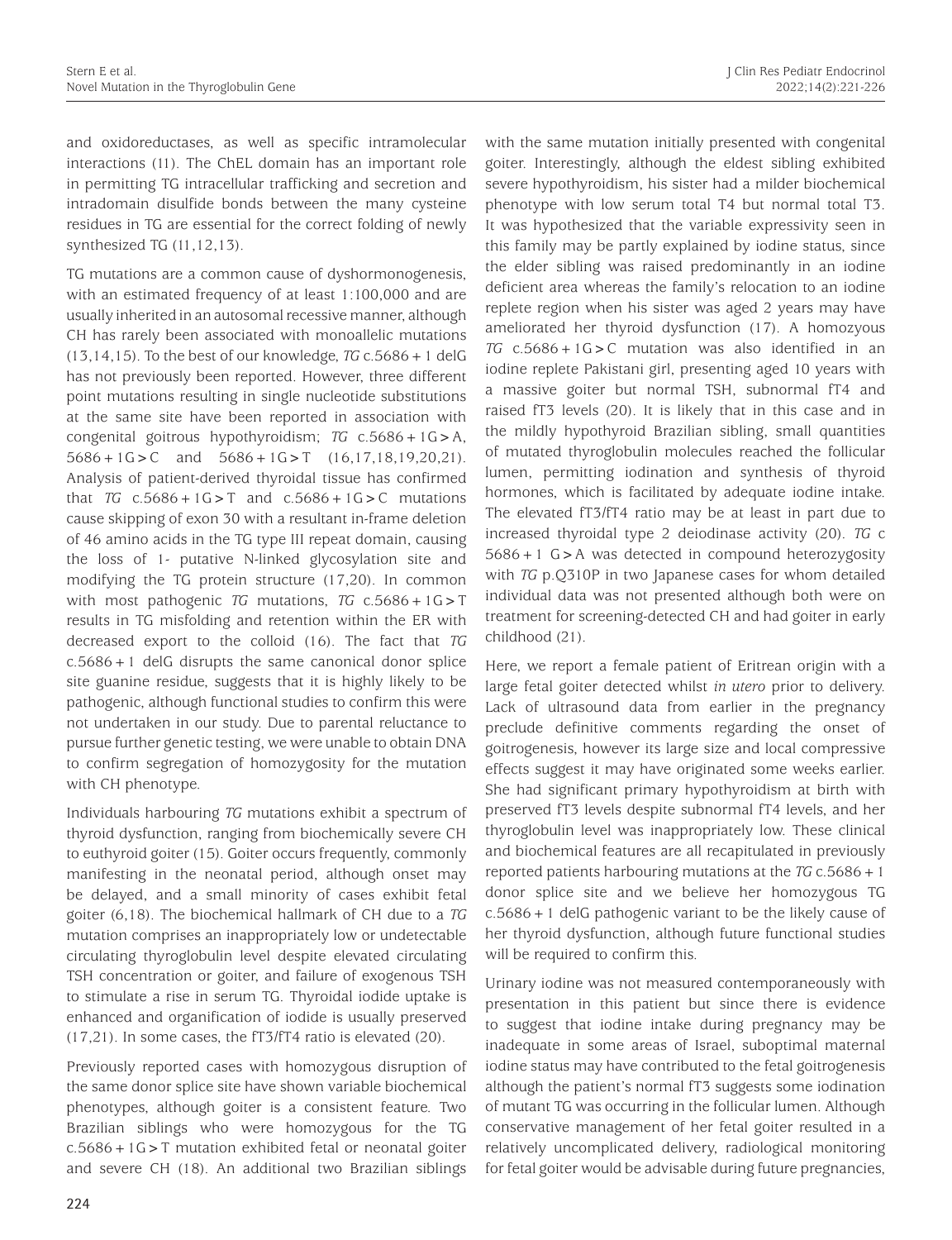given the presumed 25% risk of having another affected child if both parents are heterozygotes for the  $TG \nc.5686 + 1$ delG pathogenic variant. Additionally, maternal iodine status should be optimized.

## **Conclusion**

We report a case of an infant presenting in late pregnancy with a large fetal goiter, CH determined by laboratory studies following delivery and an undetectable serum thyroglobulin. Sequencing of the thyroglobulin gene revealed an as yet unreported homozygous donor splice site pathogenic variant at the exon 30-intron 30-31 boundary; c.5686+1delG. Previous single nucleotide substitutions and this site have been described with variable phenotypes including both neonatal goiter, goitrous hypothyroidism, and goitrous euthyroidism. Genetic evaluation, when carried out, revealed skipping of exon 30 in the mRNA and subsequent generation of a shortened protein. Functional evaluation of single nucleotide substitutions at this site demonstrated retention of the TG protein within the ER and resulting decreased export to the follicular lumen. Due to parental refusal further genetic testing on unaffected family members was not carried out. However, based on previous studies as described and the patient's clinical, biochemical and imaging phenotype, we concluded that this pathogenic variant was the likely cause for the patient's clinical condition.

## **Acknowledgements**

The authors wish to thank Mrs. Carmel Byers for her assistance in acquiring genetic testing.

#### **Ethics**

**Informed Consent:** Consent form was filled out by all participants.

**Peer-review:** Externally peer-reviewed.

#### **Authorship Contributions**

Surgical and Medical Practices: Adeline K. Nicholas, Concept: Eve Stern, Eran Kassif, Orit Pinhas Hamiel, Design: Eve Stern, Eran Kassif, Orit Pinhas Hamiel, Nadia Schoenmakers Data Collection or Processing: Nadia Schoenmakers, Analysis or Interpretation: Eve Stern, Nadia Schoenmakers, Adeline K. Nicholas, Eran Kassif, Orit Pinhas Hamiel, Yonatan Yeshayahu, Literature Search: Eve Stern, Nadia Schoenmakers, Adeline K. Nicholas, Eran Kassif, Orit Pinhas Hamiel, Yonatan Yeshayahu, Writing: Eve Stern, Nadia Schoenmakers, Adeline K. Nicholas, Eran Kassif, Orit Pinhas Hamiel, Yonatan Yeshayahu.

**Financial Disclosure:** The authors declared that this study received no financial support.

## **References**

- 1. Corbetta C, Weber G, Cortinovis F, Calebiro D, Passoni A, Vigone MC, Beck-Peccoz P, Chiumello G, Persani L. A 7-year experience with low blood TSH cutoff levels for neonatal screening reveals an unsuspected frequency of congenital hypothyroidism (CH). Clin Endocrinol (Oxf) 2009;71:739-745. Epub 2009 Mar 28
- 2. Grosse SD, Van Vliet G. Prevention of intellectual disability through screening for congenital hypothyroidism: how much and at what level? Arch Dis Child 2011;96:374-379. Epub 2011 Jan 17
- 3. Peters C, van Trotsenburg ASP, Schoenmakers N. DIAGNOSIS OF ENDOCRINE DISEASE: Congenital hypothyroidism: update and perspectives. Eur J Endocrinol 2018;179:297-317.
- 4. Reynolds BC, Simpson JH, Macara L, Watt AJ, Kubba H, Donaldson MD, Pohlen J. Goitrous congenital hypothyroidism in a twin pregnancy causing respiratory obstruction at birth: implications for management. Acta Paediatr 2006;95:1345-1348.
- 5. Börgel K, Pohlenz J, Holzgreve W, Bramswig JH. Intrauterine therapy of goitrous hypothyroidism in a boy with a new compound heterozygous mutation (Y453D and C800R) in the thyroid peroxidase gene. A longterm follow-up. Am J Obstet Gynecol 2005;193:857-858.
- 6. Vasudevan P, Powell C, Nicholas AK, Scudamore I, Greening J, Park SM, Schoenmakers N. Intrauterine death following intraamniotic triiodothyronine and thyroxine therapy for fetal goitrous hypothyroidism associated with polyhydramnios and caused by a thyroglobulin mutation. Endocrinol Diabetes Metab Case Rep 2017;2017:17-0040.
- 7. Tanase-Nakao K, Miyata I, Terauchi A, Saito M, Wada S, Hasegawa T, Narumi S. Fetal Goitrous Hypothyroidism and Polyhydramnios in a Patient with Compound Heterozygous DUOXA2 Mutations. Horm Res Paediatr 2018;90:132-137. Epub 2018 Aug 15
- 8. Iijima S. Current knowledge about the in utero and peripartum management of fetal goiter associated with maternal Graves' disease. Eur J Obstet Gynecol Reprod Biol X 2019;3:100027.
- 9. Karczewski KJ, Francioli LC, Tiao G, Cummings BB, Alföldi J, Wang Q, Collins RL, Laricchia KM, Ganna A, Birnbaum DP, Gauthier LD, Brand H, Solomonson M, Watts NA, Rhodes D, Singer-Berk M, England EM, Seaby EG, Kosmicki JA, Walters RK, Tashman K, Farjoun Y, Banks E, Poterba T, Wang A, Seed C, Whiffin N, Chong JX, Samocha KE, Pierce-Hoffman E, Zappala Z, O'Donnell-Luria AH, Minikel EV, Weisburd B, Lek M, Ware JS, Vittal C, Armean IM, Bergelson L, Cibulskis K, Connolly KM, Covarrubias M, Donnelly S, Ferriera S, Gabriel S, Gentry J, Gupta N, Jeandet T, Kaplan D, Llanwarne C, Munshi R, Novod S, Petrillo N, Roazen D, Ruano-Rubio V, Saltzman A, Schleicher M, Soto J, Tibbetts K, Tolonen C, Wade G, Talkowski ME; Genome Aggregation Database Consortium, Neale BM, Daly MJ, MacArthur DG. The mutational constraint spectrum quantified from variation in 141,456 humans. Nature. 2020;581:434-443. doi: 10.1038/s41586-020-2308-7. Epub 2020 May 27. Erratum in: Nature 2021;590:E53. Erratum in: Nature. 2021;597:E3-E4. PMID: 32461654; PMCID: PMC7334197.
- 10. Coscia F, Taler-Verčič A, Chang VT, Sinn L, O'Reilly FJ, Izoré T, Renko M, Berger I, Rappsilber J, Turk D, Löwe J. The structure of human thyroglobulin". Nature 2020;578:627-630. Epub 2020 Feb 5.
- 11. Di Jeso B, Arvan P. Thyroglobulin From Molecular and Cellular Biology to Clinical Endocrinology. Endocr Rev 2016;37:2-36. Epub 2015 Nov 23
- 12. Lee J, Di Jeso B, Arvan P. The cholinesterase-like domain of thyroglobulin functions as an intramolecular chaperone. J Clin Invest 2008;118:2950- 2958.